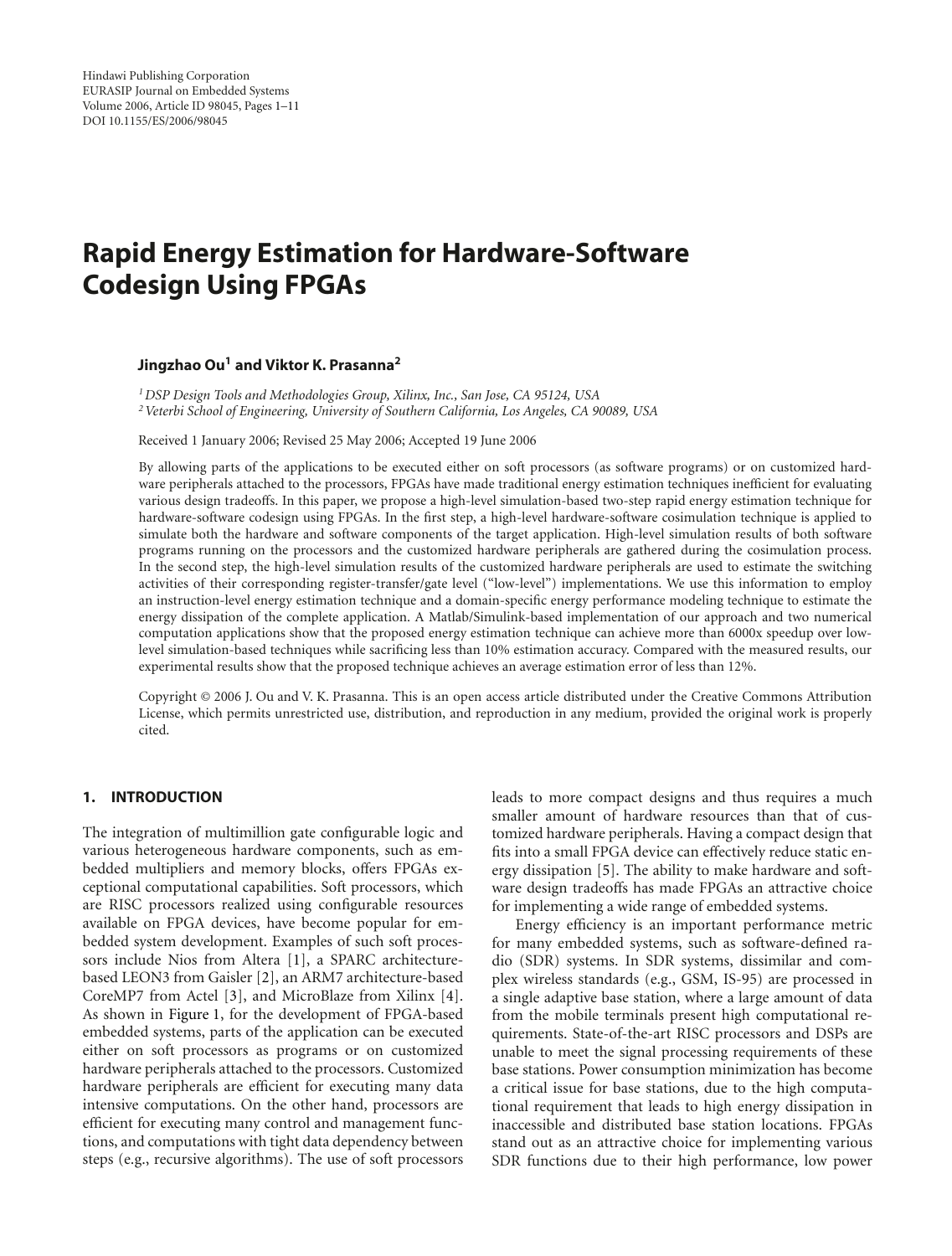

Figure 1: FPGA-based hardware-software codesign.

<span id="page-1-0"></span>dissipation per computation, and reconfigurability [\[6\]](#page-10-0). Many hardware-software mappings and application implementations are possible on modern FPGA devices. The various hardware-software mappings and implementations can result in a significant variation in energy dissipation. Therefore, being able to obtain the energy dissipation of these different mappings and to evaluate implementations of the applications rapidly is crucial to energy efficient application development using FPGAs.

In this paper, we consider an FPGA device configured with a soft processor and several customized hardware peripherals attached to it. The processor and the hardware peripherals communicate with each other through specific bus protocols. The target application is decomposed into a set of tasks. Each task can be mapped onto either a soft processor (i.e., software), or a specific customized hardware peripheral (i.e., hardware), for execution. A specific mapping and execution schedule of the tasks are given. For tasks executed on customized hardware peripherals, their implementations are described using high-level modeling environments (e.g., MI-LAN [\[7\]](#page-10-1), Matlab/Simulink [\[8](#page-10-2)], and Ptolemy [\[9](#page-10-3)]). For tasks executed on the soft processor, the software implementations are described as C code and compiled using the appropriate C compiler. One or more sets of sample input data are also given. Under these assumptions, our objective is *to rapidly and accurately (within about 10%) obtain the energy dissipation of the complete application.*

There are two major challenges for rapid and accurate energy estimation for hardware-software codesigns using FP-GAs. One challenge is that state-of-the-art energy estimation tools are based on low-level (register transfer level and gate level) simulation results. While these low-level energy estimation techniques can be accurate, they are time-consuming and would be intractable when used to evaluate the energy performance of the different FPGA implementations. This is

especially true for software programs running on soft processors. Considering the designs described in [Section 5,](#page-7-0) the simulation of <sup>∼</sup> <sup>2</sup>*.*78 milliseconds execution time of a matrix multiplication application using post place-and-route simulation models takes about 3 hours in ModelSim [\[10\]](#page-10-4). Using XPower [\[4\]](#page-9-4) to analyze the simulation file that records the switching activities of low-level hardware components and to calculate the overall energy dissipation requires an additional hour. The other challenge is that high-level energy performance modeling, which is crucial for rapid energy estimation, is difficult for FPGA designs. Lookup tables connected through programmable interconnect, the basic elements of FPGAs, can realize a wide range of different hardware architectures. They lack a single high-level model found in general purpose processors, which can capture the energy dissipation behavior of the various possible architectures.

As discussed in [Section 2,](#page-2-0) while instruction-level energy estimation techniques can provide rapid energy estimates of processor cores with satisfactory accuracy, they are unable to account for the energy dissipation of customized instructions and tightly coupled hardware peripherals. More detailed energy performance models are required to capture the energy behavior of the customized instructions and hardware peripherals.

We propose a high-level simulation-based two-step rapid energy estimation technique for hardware-software codesign using FPGAs. In the first step, a high-level modeling environment is created to combine the corresponding highlevel abstractions that are suitable for describing the hardware and software execution platforms. Within this highlevel modeling environment, hardware-software cosimulation is performed to evaluate a cycle-accurate high-level behavior of the complete system. Instruction profiling information of the software execution platform and high-level activity information of the customized hardware peripherals are gathered during the cycle-accurate cosimulation process. The switching activities of the corresponding low-level implementations of the customized hardware peripherals are then estimated. In the second step, by utilizing the instruction profiling information, an instruction-level energy estimation technique is employed to estimate the energy dissipation of software execution. Also, by utilizing the estimated low-level switching activity information, a domain-specific modeling technique is employed to estimate the energy dissipation of hardware execution. The energy dissipation of the complete system is obtained by summing the energy dissipation of hardware and software execution.

A Matlab/Simulink-based implementation of the proposed energy estimation technique and two widely used numerical computation applications are used to demonstrate the effectiveness of our approach. For various implementations of these two applications, our high-level cosimulation technique achieves more than a 6000x speedup versus techniques based on low-level simulations. Such speedups can directly lead to a significant speedup in energy estimation. Compared with low-level techniques, our high-level simulation approach achieves an average estimation error of less than 10%. Compared with experimentally measured results,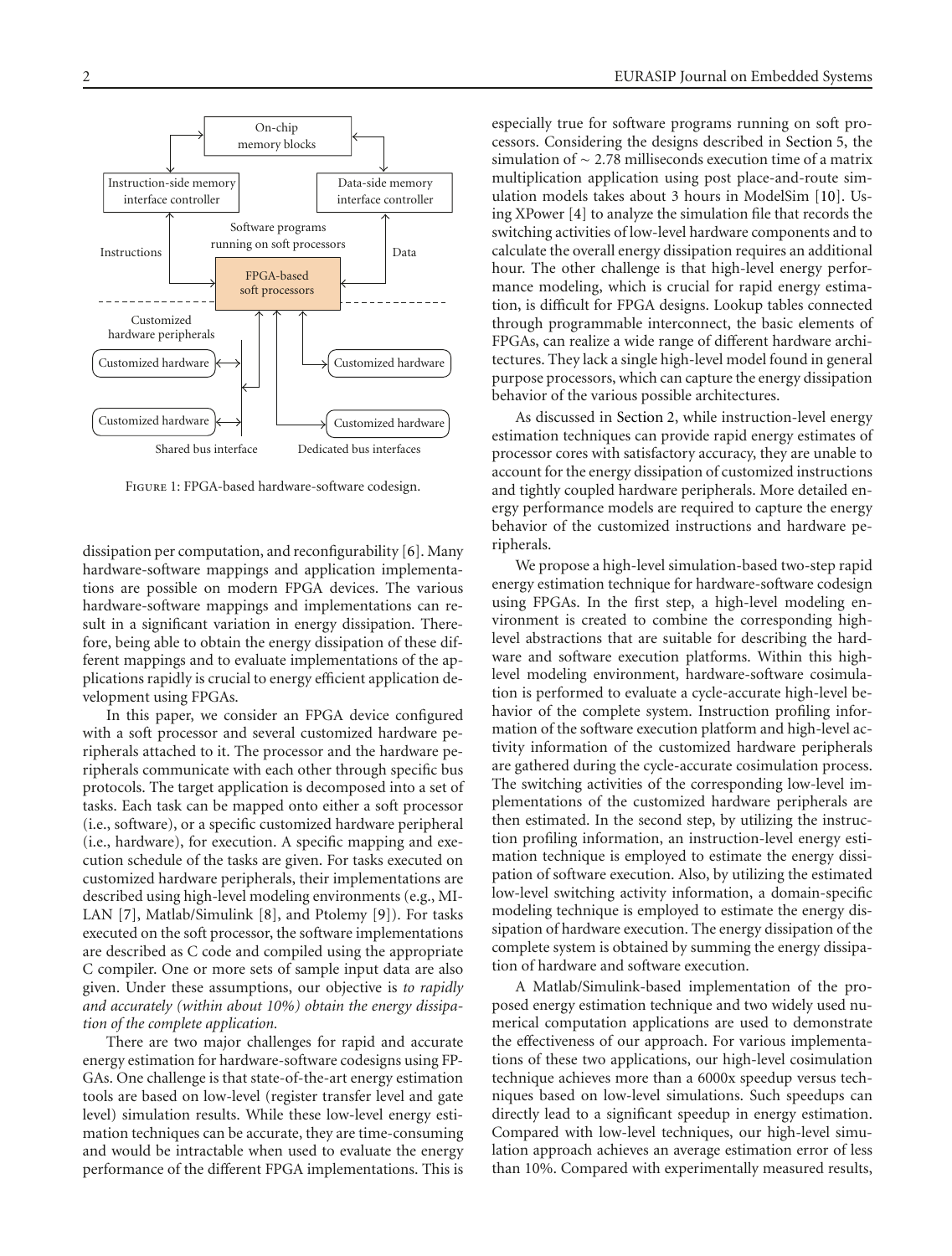our approach achieves an average estimation error of less than 12%.

The paper is organized as follows. [Section 2](#page-2-0) discusses related work. [Section 3](#page-2-1) describes our two-step rapid energy estimation technique. An implementation of our technique based on a state-of-the-art high-level modeling environment is presented in [Section 4.](#page-4-0) The design of two numerical computation applications is described in [Section 5.](#page-7-0) We conclude in [Section 6.](#page-9-6)

## <span id="page-2-0"></span>**2. RELATED WORK**

Energy estimation techniques for FPGA designs can roughly be divided into two categories. One category is based on lowlevel simulation, which is employed by tools such as Quartus II [\[1](#page-9-1)], XPower [\[4\]](#page-9-4), and the tool developed by Poon et al. [\[11](#page-10-5)]. In low-level simulation-based energy estimation techniques, the user generates low-level implementations of the FPGA designs. Simulation is performed based on the low-level implementations to obtain the switching activity of the lowlevel hardware components used in the FPGA design (e.g., basic configurable units and programmable wires). Each of the low-level hardware components is associated with an energy function that captures its energy behavior with different switching activities. Using the low-level simulation results and the low-level energy functions, the user can estimate the energy dissipation of all low-level components. The energy dissipation of the complete application is calculated as the sum of the energy dissipation of the low-level hardware components. Low-level estimation techniques are inefficient for FPGA-based hardware-software codesign. The creation of a low-level implementation includes synthesis, placement, and routing. This sequence forms a lengthy process. Simulations based on low-level implementations are very time consuming. This is especially true for the simulation of software.

The other category of energy estimation techniques is based on high-level energy models. The FPGA design is represented as a few high-level models interacting with each other. The high-level models accept parameters that have a significant impact on energy dissipation. These parameters are predefined or provided by the application designer. This technique is used by tools such as the RHinO tool [\[12\]](#page-10-6) and the web power analysis tools from Xilinx [\[13\]](#page-10-7). While energy estimation using this technique can be fast, as they avoid time-consuming low-level simulation, its estimation accuracy varies among applications and application designers. One reason is that different applications demonstrate different energy dissipation behaviors. We show in [\[14\]](#page-10-8) that using predefined parameters for energy estimation results in energy estimation errors as high as 32% for input data with different statistical characteristics. The other reason is that requiring the application designer to provide these important parameters would demand a deep understanding of the energy behavior of the target devices and applications, which can prove to be very difficult in practice. This approach is not suitable for estimating the energy estimation of software execution as instructions with different energy dissipations are executed on soft processors.



Figure 2: The two-step energy estimation approach.

<span id="page-2-2"></span>For software execution on processors, instruction-level energy estimation is an effective technique for obtaining energy dissipation. This technique is used by several popular commercial and academic processors, such as *Wattch* [\[15](#page-10-9)], *JouleTrack* [\[16\]](#page-10-10), and *SimplePower* [\[17\]](#page-10-11). *JouleTrack* estimates the energy dissipation of software programs on StrongARM SA-1100 and Hitachi SH-4 processors. *Wattch* and *Simple-Power* estimate the energy dissipation of an academic *SimpleScalar* processor. We proposed an instruction-level energy estimation technique in [\[18\]](#page-10-12), which can provide rapid and accurate energy estimation for FPGA-based soft processors. These energy estimation frameworks and tools target processors with fixed architectures. They do not account for the energy dissipated by customized hardware peripherals and communication interfaces. Thus, they are unable to provide energy estimation of combined hardware-software designs targeted to FPGA platforms. Low-level energy models are required for customized hardware peripherals.

#### <span id="page-2-1"></span>**3. OUR APPROACH**

Our two-step approach for the rapid energy estimation of the hardware-software designs using FPGAs is illustrated in [Figure 2.](#page-2-2) The two energy estimation steps are discussed in detail in the following sections.

#### <span id="page-2-3"></span>*3.1. Step 1: high-level cosimulation*

In the first step, a high-level cosimulation is performed to simultaneously simulate hardware and software execution on a cycle-accurate basis. Note that we use "cycle-accurate" to denote that on both positive and negative edges of the simulation clock, the behavior of the high-level simulation models matches the corresponding low-level implementations. Other timing information between the clock edges (e.g., the glitches), as well as the logic and path delays between the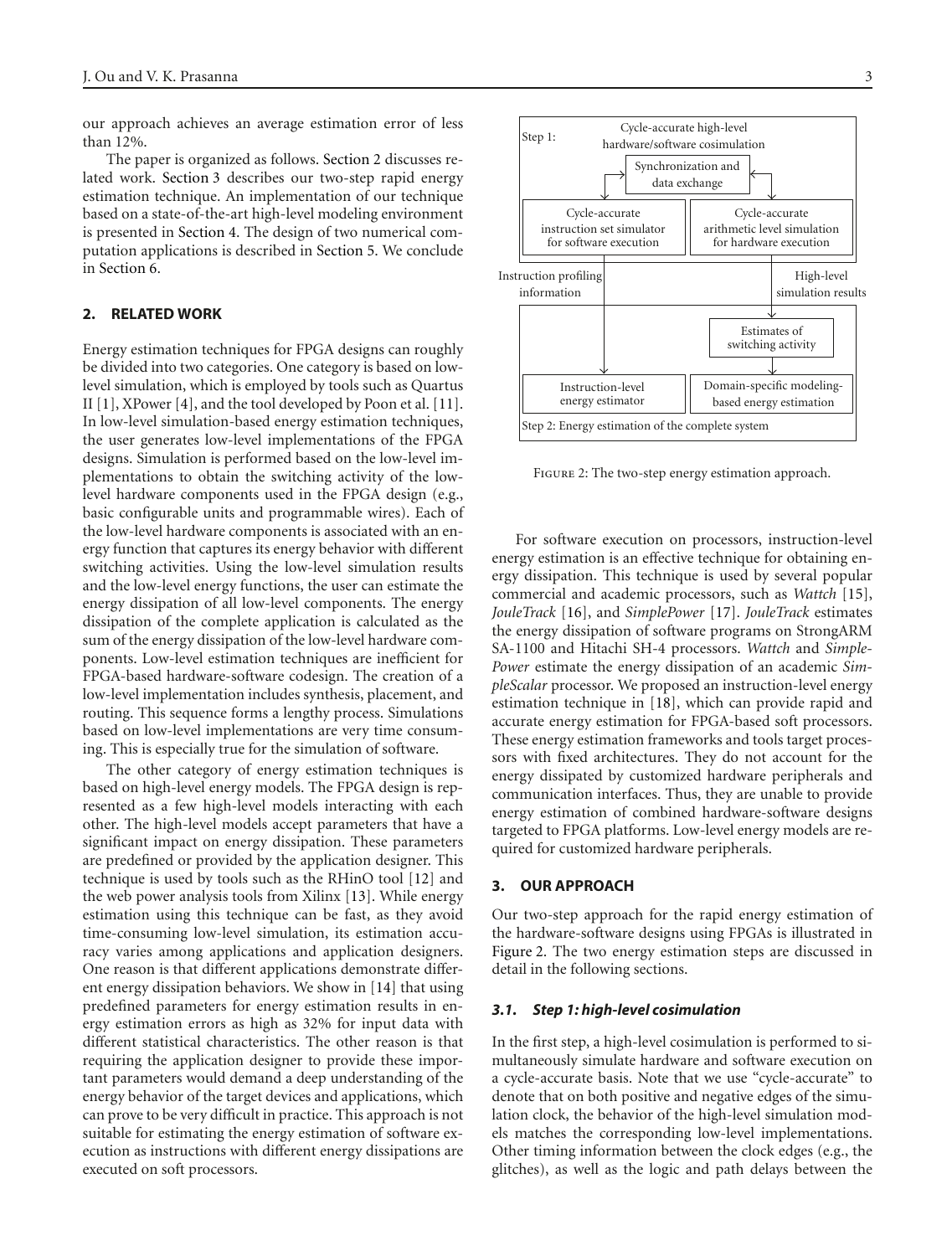

<span id="page-3-0"></span>Figure 3: Architecture of the cycle-accurate high-level cosimulation environment.

hardware components, is not accounted for in the high-level simulation. There are two major advantages of maintaining cycle accuracy during cosimulation. One advantage is that by ignoring the low-level implementation and sacrificing some timing information, the high-level cosimulation framework can greatly speed up the simulation. This greatly speeds up the energy estimation process. Most importantly, the simulation results gathered during the high-level cosimulation process can be used to estimate the switching activities of the corresponding low-level implementations, and can be used in the second step of the energy estimation process to derive rapid and accurate energy estimates of the complete system.

It can be argued that urging cycle accuracy early, the design process prevents efficient design space exploration as cycle accuracy is usually not required in early hardwaresoftware partitioning and in the development of software drivers. Our cosimulation framework only maintains cycle accuracy at the instruction level for software execution and arithmetic level for hardware execution. The cosimulation environment presents a view similar to the combination of the *architects view* and *programmers view* in transaction level modeling (TLM). Kogel et al. points out in [\[19\]](#page-10-13) that *"there is usually no need for 100% timing accuracy since the impact of an architecture change is on a much bigger scope than a single clock cycle. Still an accuracy of 70–80% needs to be maintained to ensure the quality of the analysis results."* Many state-of-theart high-level modeling environments for digital signal processing systems, control systems, and so forth, enforce such cycle accuracy in their modeling process. Examples include the concept of high-level simulation clocks within the Matlab/Simulink and Ptolemy modeling environments. Compared with System C implementations of the transactionlevel models, our design and cosimulation framework is based on visual data-flow modeling environments and thus is more suitable for describing embedded systems.

The architecture of the cosimulation environment is illustrated in [Figure 3.](#page-3-0) The low-level implementation of the FPGA execution platform consists of three major components: the *soft processor* (for executing programs), *customized hardware peripherals* (hardware accelerators for parallel execution of some specific computations), and *communication interfaces* (for exchanging data and control signals between the processor and the customized hardware components). High-level abstractions are created for each of the three major components. The high-level abstractions are simulated

using their corresponding simulators. The hardware and software simulators are tightly integrated into our cosimulation environment and concurrently simulate the highlevel behavior of the hardware-software execution platform. Most importantly, the simulation among the integrated simulators is synchronized at each clock cycle and provides cycle-accurate simulation results for the complete hardwaresoftware execution platform. Once the high-level design process is completed, the application designer specifies the required low-level hardware bindings for the high-level operations (e.g., binding the embedded multipliers to multiplication arithmetic operations). Finally, register-transfer/gate level ("low-level") implementations of the complete platform with corresponding high-level behavior can be automatically generated based on the high-level abstraction of the hardware-software execution platforms.

## *3.1.1. Cycle-accurate instruction-level simulation of programs running on the processor*

We employ cycle-accurate instruction-level simulation models to simulate the execution of the instructions on a soft processor. These simulation models provide cycle-accurate simulation information regarding the execution of the instructions of the target program. With MicroBlaze [\[4\]](#page-9-4), for example, the cycle-accurate instruction-set simulator records the number of times that an instruction passes the multiple execution stages, as well as the status of the soft processor, on a cycle-accurate basis. Most importantly, as we show in [Section 4.2.1,](#page-6-0) such cycle-accurate instruction-level information can be used to derive rapid and accurate energy estimation.

# *3.1.2. Cycle-accurate arithmetic level simulation of customized hardware peripherals*

Arithmetic level simulation is performed to simulate the customized hardware peripherals attached to the processors. By "arithmetic level," we mean that only the arithmetic aspects of the hardware-software execution are captured by the coimulation environment. For example, low-level implementations of multiplication on Xilinx Virtex-II FPGAs can be realized using either slice-based multipliers or embedded multipliers.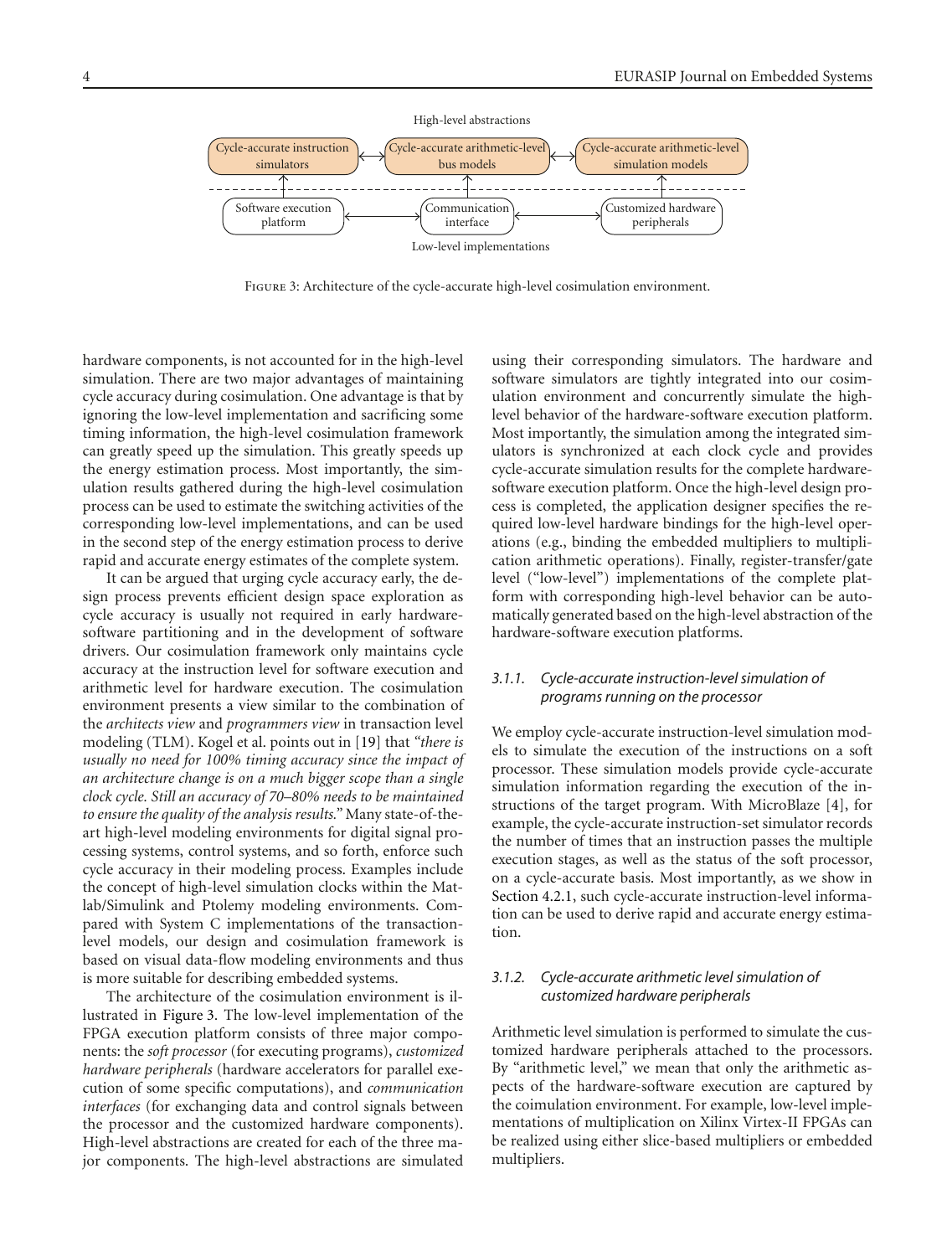# *3.1.3. Maintenance of cycle accuracy throughout the cosimulation process*

For each simulation clock cycle, the high-level behavior of the complete FPGA hardware platform predicted by the cycle-accurate cosimulation environment should match with the behavior of the corresponding low-level implementation. When simulating the execution of a program on a soft processor, cycle-accurate cosimulation should take into account the number of clock cycles required for completing a specific instruction (e.g., the multiplication instruction of the MicroBlaze processor takes three clock cycles to finish) and the processing pipeline of the processor. Also, when simulating the execution of customized hardware peripherals, cycleaccurate simulation should take into account delays in the number of clock cycles caused by the processing pipelines within the customized hardware peripherals. Our high-level simulation environment ignores low-level implementation details, and only focuses on the arithmetic behavior of the designs. By doing so, the hardware-software cosimulation process can be greatly sped up. In addition, cycle accuracy is maintained between the hardware and software simulators during the cosimulation process. Thus, the instruction profiling information and the low-level switching activity information, which are used in the second step for energy estimation, can be accurately estimated from the high-level cosimulation process.

#### *3.2. Step 2: rapid energy estimation*

In the second step, the information gathered during the highlevel cosimulation process is used for rapid energy estimation. The types and the numbers of instructions executed on soft processors are obtained from the cycle-accurate instruction simulation process. The instruction execution information is used to estimate the energy dissipation of the programs running on the soft processor. For customized hardware implementations, the switching activities of the lowlevel implementations are estimated by analyzing the switching activities of the arithmetic level simulation results. Then, with the estimated switching activity information, energy dissipation of the hardware peripherals is estimated by utilizing a domain-specific energy performance modeling technique proposed in [\[20](#page-10-14)]. Energy dissipation of the complete system is calculated as the sum of the energy dissipation of the software and hardware implementations.

### *3.2.1. Instruction-level energy estimation for software execution*

An instruction-level energy estimation technique is employed to estimate the energy dissipation of the software execution on the soft processor. A per-instruction energy lookup table is created, which stores the energy dissipation of each type of instruction for the specific soft processor. The types and the number of instructions executed when the program is running on the soft processor are obtained during the high-level hardware-software cosimulation process. By querying the instruction energy lookup table, the energy dissipation of these instructions is obtained. The energy dissipation of the program is calculated as the sum of the energy dissipations of all of the instructions.

## <span id="page-4-1"></span>*3.2.2. Domain-specific modeling-based energy estimation for hardware execution*

The energy dissipation of the customized hardware peripherals is estimated through domain-specific energy performance modeling presented in [\[20\]](#page-10-14). Domain-specific modeling is proposed to address the challenge of high-level FPGA energy performance modeling. FPGAs allow for implementing designs using a variety of architectures and algorithms. These architectures and algorithms use a different amount of logic components and interconnect. While these tradeoffs offer a great design flexibility, they prevent energy performance modeling using a single high-level model. For example, matrix multiplication on an FPGA can employ a single processor or a systolic architecture. An FFT on an FPGA can adopt a radix-2-based or a radix-4-based algorithm. Each architecture and algorithm would have different energy dissipation.

Domain-specific modeling (DSM) is a hybrid (top-down followed by bottom-up) modeling approach. It starts with a top-down analysis of the algorithms and the architectures for implementing a kernel. Through top-down analysis, the various possible low-level implementations of the kernel are grouped into *domains*, depending on the architectures and algorithms used. This DSM technique enforce a high-level architecture for the implementations belonging to the same domain. With such enforcement, high-level modeling within the domain becomes possible. Analytical formulation of energy functions are derived within each domain to capture the energy behavior of the corresponding implementations. Then, a bottom-up approach is used to estimate the constants of these analytical energy functions for the identified domains through low-level sample implementations. This includes profiling individual system components through low-level simulations, hardware experiments, and so forth. These domain-specific energy functions are platformspecific. That is, the constants in the energy functions would have different values for different FPGA platforms. During the application development process, these energy functions are used for rapid energy estimation of hardware implementations belonging to a particular domain.

The domain-specific models can be hierarchical. The energy functions of a kernel can contain the energy functions of the subkernels that constitute the kernel. Characteristics of the input data (e.g., switching activities) can have considerable impact on energy dissipation and are also inputs to the energy functions. This characteristic information is obtained through low-level simulation, or through high-level cosimulation described in [Section 4.1.](#page-5-0) See [\[20\]](#page-10-14) for more details regarding the domain-specific modeling technique.

#### <span id="page-4-0"></span>**4. AN IMPLEMENTATION**

To illustrate our approach, an implementation of our rapid energy estimation technique based on Matlab/Simulink is described in the following sections.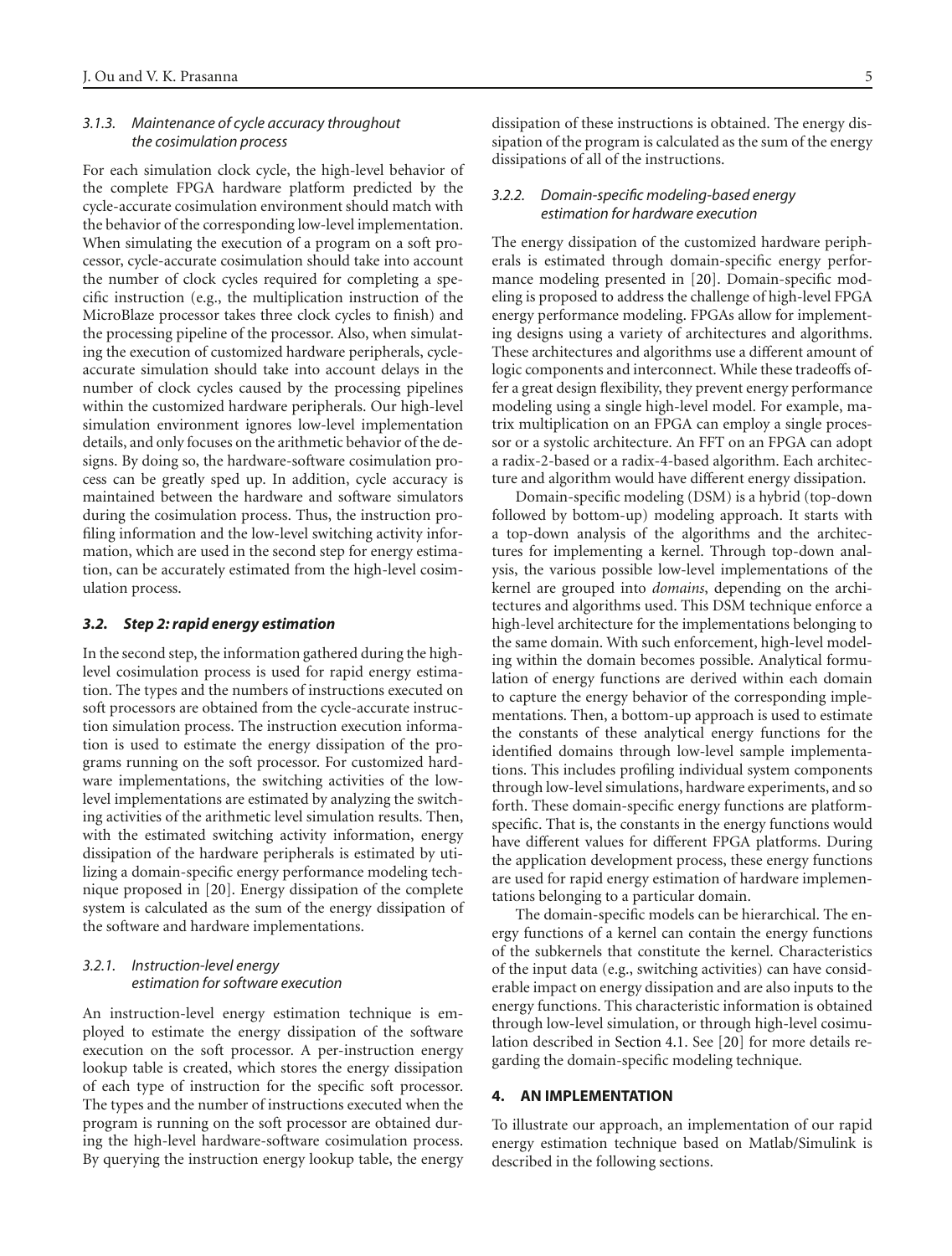

Figure 4: An implementation of the hardware-software cosimulation environment based on Matlab/Simulink.

#### <span id="page-5-1"></span><span id="page-5-0"></span>*4.1. Step 1: cycle-accurate high-level cosimulation*

An implementation of the high-level cosimulation framework presented in [Section 3.1](#page-2-3) is shown in [Figure 4.](#page-5-1) The four major functionalities of our Matlab/Simulink-based cosimulation environment are described as follows.

#### *4.1.1. Cycle-accurate simulation of the programs*

The input C programs are compiled using the compiler for the specific processor (e.g., the GNU C compiler *mb-gcc* for MicroBlaze) and translated into binary executable files (e.g., *.ELF* files for MicroBlaze). These binary executable files are then simulated using a cycle-accurate instruction set simulator for the specific processor. Taking the Micro-Blaze processor as an example, the executable *.ELF* files are loaded into *mb-gdb*, the GNU C debugger for MicroBlaze. A cycle-accurate instruction set simulator for the Micro-Blaze processor is provided by Xilinx. The *mb-gdb* debugger sends instructions of the loaded executable files to the Micro Blaze instruction set simulator and performs cycle-accurate simulation of the execution of the programs. *mb-gdb* also sends/receives commands and data to/from Matlab/Simulink through the Simulink block for the soft processor and interactively simulates the execution of the programs in concurrence with the simulation of the hardware designs within Matlab/Simulink.

#### *4.1.2. Simulation of customized hardware peripherals*

The customized hardware peripherals are described using the Matlab/Simulink-based FPGA design tools. For example, *System Generator* supplies a set of dedicated Simulink blocks for describing parallel hardware designs using FPGAs. These Simulink blocks provide arithmetic-level abstractions of the low-level hardware components. There are blocks that represent the basic hardware resources (e.g., flip-flop-based registers, multiplexers), control logic, mathematical functions, memory, and proprietary (intellectual property IP) cores (e.g., the IP cores for fast Fourier transform and finite impulse filters). For example, the *Mult* Simulink block for multiplication provided by *System Generator* captures the arithmetic behavior of multiplication by presenting at its output port the product of the values presented at its two input ports. The low-level design tradeoff of using either embedded or slice-based multipliers is not captured in its arithmetic level abstraction. The application designer assembles the customized hardware peripherals by dragging and dropping the blocks from the block set to his/her designs and connecting them via the Simulink graphic interface. Simulation of the customized hardware peripherals is performed within Matlab/Simulink. Matlab/Simulink maintains a simulation timer to keep track of the simulation process. Each unit of simulation time counted by the simulation timer equals one clock cycle experienced by the corresponding low-level implementations. Finally, once the design process in Matlab/Simulink completes, the low-level implementations of the customized hardware peripherals are automatically generated by the Matlab/Simulink-based design tools.

## *4.1.3. Data exchange and synchronization among the simulators*

The soft processor Simulink block is responsible for exchanging simulation data between the software and hardware simulators during the cosimulation process. Matlab/Simulink provides *Gateway In* and *Gateway Out* Simulink blocks for separating the simulation of the hardware designs described by *System Generator* from the simulation of other Simulink blocks (including the MicroBlaze Simulink blocks). These *Gateway In* and *Gateway Out* blocks identify the input/output communication interfaces of the customized hardware peripherals. For the MicroBlaze processor, the Simulink MicroBlaze block sends the values of the processor registers stored in the MicroBlaze instruction set simulator to the *Gateway In* blocks as input data to the hardware peripherals. Vice versa, the Simulink MicroBlaze block collects the simulation output of the hardware peripherals from *Gateway Out* blocks and use the output data to update the values of the processor registers stored in the MicroBlaze instruction set simulator. The Simulink block for the soft processor also simulates the communication interfaces between the soft processor and the customized hardware peripherals described in Matlab/Simulink. For example, the Simulink MicroBlaze block simulates the communication protocol and the FIFO buffers for communication through Xilinx dedicated (fast simplex link FSL) interfaces [\[4](#page-9-4)].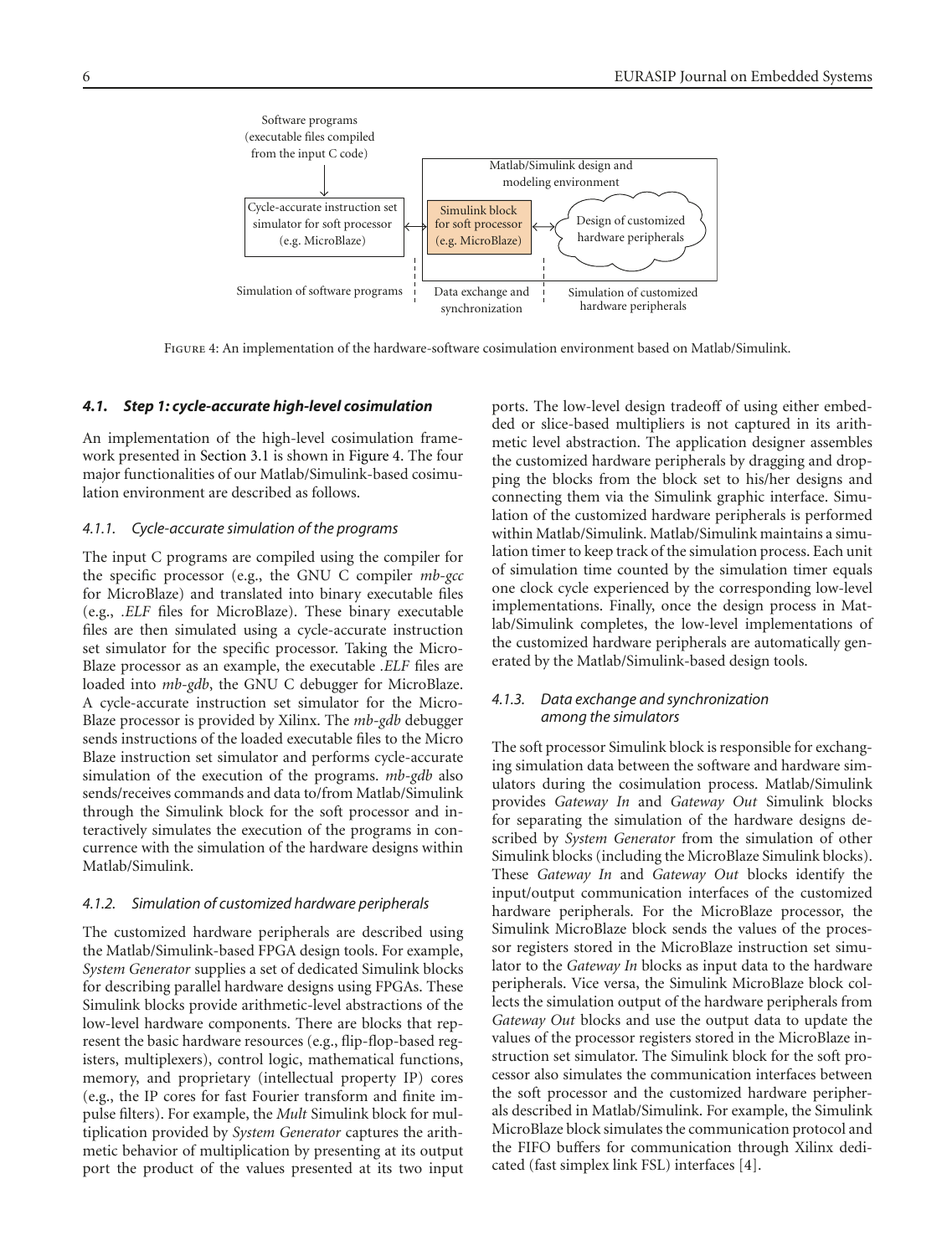

<span id="page-6-1"></span>Figure 5: Flow of generating the instruction energy lookup table.

The Simulink soft processor block maintains a global simulation timer which keeps track of the simulation time experienced by the hardware and software simulators. When exchanging the simulation data between the simulators, the Simulink soft processor block takes the number of clock cycles required by the processor and the customized hardware peripherals into account. This process considers both the input data and the delays caused by transmitting the data between them. Then, the Simulink block increases the global simulation timer accordingly. By doing so, the hardware and software simulations are synchronized on a cycle-accurate basis.

#### *4.2. Step 2: rapid energy estimation*

The energy dissipation of the complete system is obtained by summing up energy dissipation of the software and the hardware. These values are estimated separately by utilizing the activity information gathered during the high-level cosimulation process.

## <span id="page-6-0"></span>*4.2.1. Instruction-level energy estimation for software execution*

We use the MicroBlaze processor to illustrate the creation of the instruction energy lookup table. The overall flow for generating the lookup table is illustrated in [Figure 5.](#page-6-1) We developed sample programs that target each instruction in the MicroBlaze processor instruction set by embedding assembly code into the sample C programs. In the embedded assembly code, we repeatedly execute the instruction of interest for a certain amount of time with more than 100 different sets of input data and under various execution contexts. Model-Sim was used to perform low-level simulation for executing the sample programs. The gate-level switching activities of the device during the execution of the sample programs are recorded by ModelSim as simulation record files (.vcd files). Finally, a low-level energy estimator such as XPower was used to analyze these simulation record files and estimate energy dissipation of the instructions of interest. See [\[18](#page-10-12)] for more details on the construction of instruction-level energy estimators for FPGA configured soft processors.



<span id="page-6-2"></span>FIGURE 6: Python classes organized as domains.

## *4.2.2. Domain-specific modeling-based energy estimation for hardware execution*

The energy dissipation of the customized hardware peripherals is estimated using the domain-specific energy modeling technique discussed in [Section 3.2.2.](#page-4-1) In order to support this modeling technique, the application designer must be able to group different designs of the kernels into domains and associate the performance models identified through domainspecific modeling with the domains. Since the organization of the Matlab/Simulink block set is inflexible and is difficult to reorganize and extend, we map the blocks in the Simulink block set into classes in the object-oriented Python scripting language [\[21](#page-10-15)] by following some naming rules. For example, block *xbsBasic r3/Mux*, which represents hardware multiplexers, is mapped to a Python class *CxlMul*. All the design parameters of this block, such as *inputs* (number of inputs) and *precision* (precision), are mapped to the data attributes of its corresponding class and are accessible as *CxlMul.inputs* and *CxlMul.precision*. Information on the input and output ports of the blocks is stored in data attributes *ips* and *ops*. By doing so, hardware implementations are described using Python language and are automatically translated into corresponding designs in Matlab/Simulink. For example, for two Python objects A and B, A.ips  $[0:2] =$  B.ops  $[2:4]$  has the same effect as connecting the third and fourth output ports of the Simulink block represented by B to the first two input ports of the Simulink block represented by A.

After mapping the block set to the flexible class library in Python, reorganization of the class hierarchy according to the architectures and algorithms represented by the classes becomes possible. Considering the example shown in [Figure 6,](#page-6-2) Python class A represents various implementations of a kernel. It contains a number of subclasses A(1), A(2), *...* , A(N). Each of the subclasses represents one implementation of the kernel that belongs to the same *domain*. Energy performance models identified through domain-specific modeling (i.e., energy functions shown in [Figure 7\)](#page-7-1) are associated with these classes. Input to these energy functions is determined by the attributes of Python classes when they are instantiated. When invoked, the *estimate*() method associated with the Python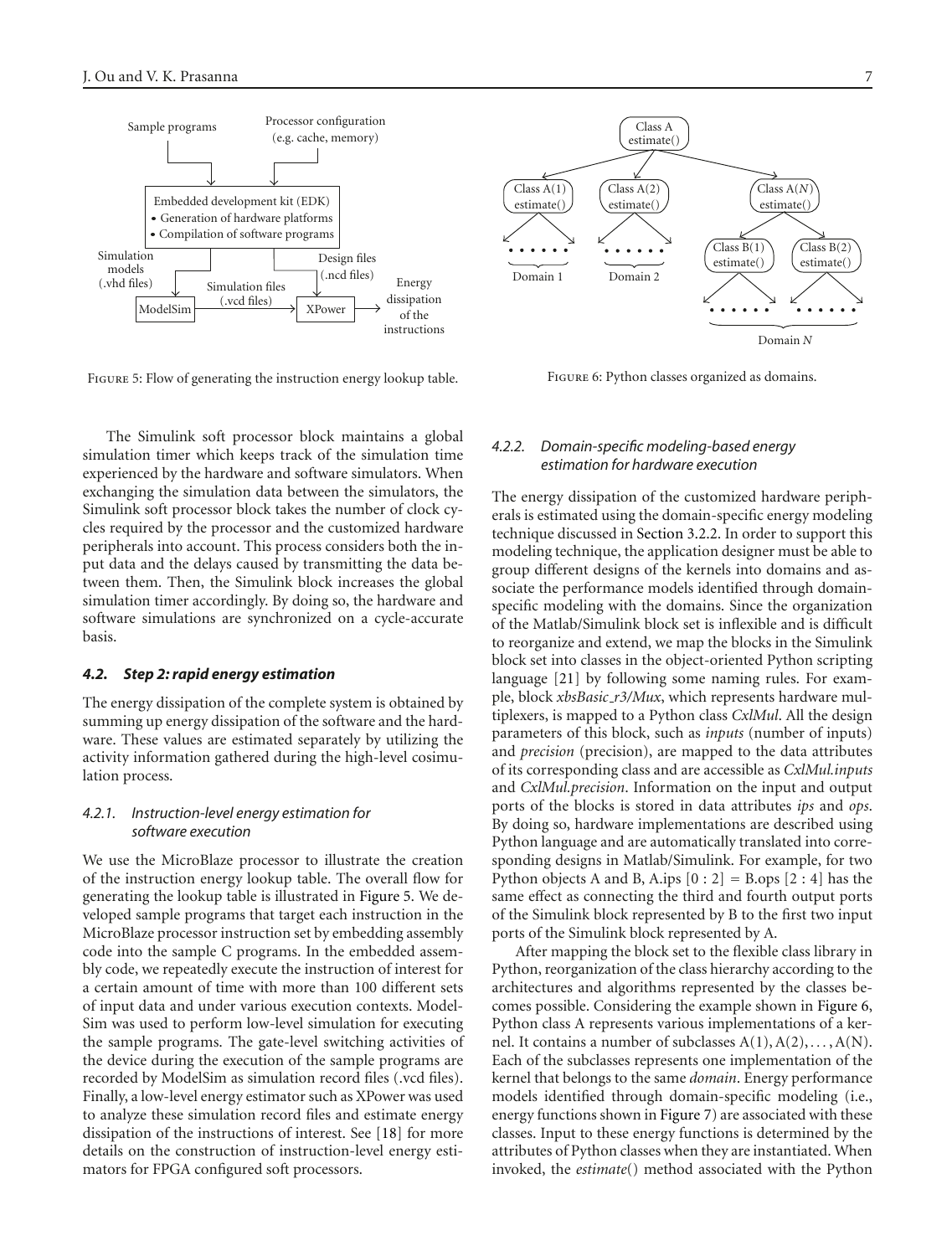

Figure 7: Domain-specific modeling.

<span id="page-7-1"></span>

FIGURE 8: CORDIC processor for division  $(P = 4)$ .

<span id="page-7-2"></span>classes returns the energy dissipation of the Simulink blocks calculated using the energy functions.

As a key factor that affects energy dissipation, switching activity information is required before these energy functions can accurately estimate energy dissipation of a design. The switching activity of the low-level implementations is estimated using the information obtained from the highlevel cosimulation described in [Section 4.1.](#page-5-0) For example, the switching activity of the Simulink block for addition is estimated as the average switching activity of the two input data and the output data. The switching activity of the processing elements (PEs) of the (coordinate rotation digital computer CORDIC) design [\[22\]](#page-10-16) shown in [Figure 8](#page-7-2) is calculated as the average switching activity of all the wires that connect the Simulink blocks contained by the PEs. As shown in [Figure 9,](#page-7-3) high-level switching activities of the processing elements (PEs) shown in [Figure 8](#page-7-2) obtained within Matlab/Simulink coincide with their power consumption obtained through low-level simulation. Therefore, using such high-level switching activity estimates can greatly improve the accuracy of our energy estimates. Note that for some Simulink blocks, their high-level switching activities may not coincide with their power consumption under some circumstances. For example, [Figure 10](#page-7-4) illustrates the power



<span id="page-7-3"></span>FIGURE 9: High-level switching activities and power consumption of the PEs shown in [Figure 8.](#page-7-2)



<span id="page-7-4"></span>FIGURE 10: High-level switching activities and power consumption of slice-based multipliers.

consumption of slice-based multipliers for input data sets with different switching activities. These multipliers demonstrate "ceiling effects" when switching activities of the input data are larger than 0.23. Such "ceiling effects" are captured when deriving energy functions for these Simulink blocks in order to ensure the accuracy of our rapid energy estimates.

### <span id="page-7-0"></span>**5. ILLUSTRATIVE EXAMPLES**

To demonstrate the effectiveness of our approach, we evaluate the design of a CORDIC processor for division and a block matrix multiplication algorithm. These designs are widely used in systems such as software-defined radio, where energy is an important performance metric [\[6](#page-10-0)]. We focus on MicroBlaze and *System Generator* in our illustrative examples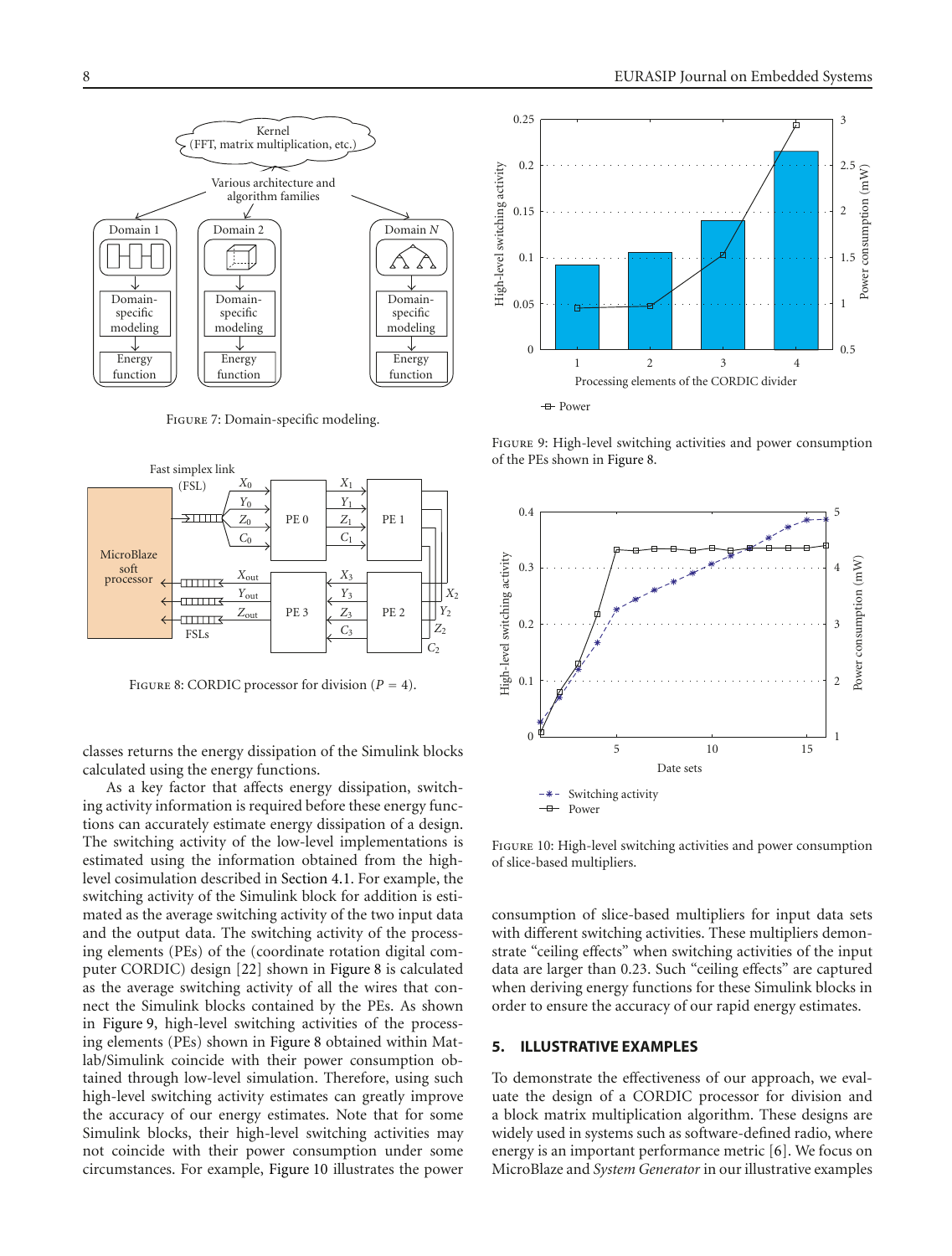

<span id="page-8-0"></span>Figure 11: Matrix multiplication with customized hardware for multiplying  $2 \times 2$  matrix blocks.

due to their easy availability. Our approach is also applicable to other soft processors and other design tools.

#### *(i) CORDIC processor for division*

The architecture of the CORDIC processor is shown in [Figure 8.](#page-7-2) The customized hardware peripheral is implemented as a linear pipeline of *P* processing elements (PEs). Each of the PEs performs one CORDIC iteration. The software program controls the data flowing through the PEs and ensures that the data are processed repeatedly until the required number of iterations is completed. Communication between the processor and the hardware implementation is through the FSL interfaces. It is simulated using our MicroBlaze Simulink block. Our implementation uses 32-bit data precision.

#### *(ii) Block matrix multiplication*

Smaller matrix blocks of matrices A and B are multiplied using a customized hardware peripheral. As shown in [Figure 11,](#page-8-0) data elements of a matrix block from matrix B (e.g.,  $b_{11}$ ,  $b_{21}$ ,  $b_{12}$  and  $b_{22}$ ) are fed into the hardware peripheral, followed by data elements of a matrix block from matrix *A*. The software program running on MicroBlaze controls the data to be sent to and retrieved from the attached customized hardware peripheral, performs part of the computation (e.g., accumulating the multiplication results from the hardware peripheral), and generates the result matrix.

In our experiments, the MicroBlaze processor is configured on a Xilinx Spartan-3 xc3s400 FPGA [\[4\]](#page-9-4). The processor, the two (local memory bus LMB) interface controllers and the customized hardware peripherals operate at 50 MHz. (embedded development kit EDK) 6.3.02 [\[4\]](#page-9-4) is used to describe the software execution platform and for compiling software programs. *System Generator* 6.3 is used to describe the customized hardware peripherals. ISE (integrated software environment) 6.3.02 [\[4\]](#page-9-4) is used for synthesizing and implementing (placing and routing) the complete applications.

Power measurement is performed using a Spartan-3 FPGA board from Nu Horizons [\[23\]](#page-10-17) and a SourceMeter 2400 instrument (a programmable power source with the measurement functions of a digital multimeter) from Keithley [\[24](#page-10-18)]. Except for the Spartan-3 FPGA device, all the other components on the prototyping board (e.g., the power supply indicator, the SRAM chip) are kept in the same state during measurement. We assume that the changes in power consumption of the board are mainly caused by the FPGA device. We fix the input voltage and measure the changes in input current to the FPGA board. The dynamic power consumption of the designs is calculated based on the changes in input current. Note that *static power* (power consumption of the device when there is no switching activity) is ignored in our experimental results, since it is fixed in the experiments.

The simulation time and energy estimation for implementations of the two numerical computation applications are shown in [Table 1.](#page-9-7) Our high-level cosimulation environment achieves simulation speedups between 5.6x and 88.5x compared with low-level timing simulation using Model-Sim. The low-level timing simulation is required for lowlevel energy estimation using XPower. The speed of the cycleaccurate high-level cosimulation is the major factor that determines the estimation time and varies depending on the hardware-software mapping and scheduling of the tasks that constitute the application. This is due to two main reasons. One reason is the difference in simulation speeds of the hardware simulator and the software simulator. [Table 2](#page-9-8) shows the simulation speeds of the cycle-accurate Micro-Blaze instruction set simulator, the Matlab/Simulink simulation environment for simulating the customized hardware peripherals, and ModelSim for timing-based low-level simulation. Cycle-accurate simulation of software executions is more than 4 times faster than cycle-accurate arithmetic level simulation of hardware execution using Matlab/Simulink. If more tasks are mapped to execute on the customized hardware peripherals, the overall simulation speed of the proposed high-level cosimulation approach is further slowed down. Compared with low-level simulation using ModelSim, our Matlab/Simulink-based implementation of the cosimulation approach can potentially achieve simulation speedups from 29x to more than 114x for the chosen applications. A reason for the variance is the frequency of data exchanges between the software program and the hardware peripherals. Every time the simulation data is exchanged between the hardware simulator and the software simulator, the simulation performed within the simulators is stalled and later resumed. This adds quite some extra overhead to the cosimulation process. There are close interactions between the hardware and software execution for the two numerical computation applications considered in the paper. Thus, the speedups achieved for the two applications are smaller than the maximum speedups that can be achieved in principal.

If we consider the implementation time (including synthesizing, placing-and-routing), the complete system, and generating the post place-and-route simulation models (required by the low-level energy estimation approaches) our high-level cosimulation approach would lead to even greater simulation speedups. For the two numerical applications, the time required to implement the complete system and generate the post place-and-route simulation models is about 3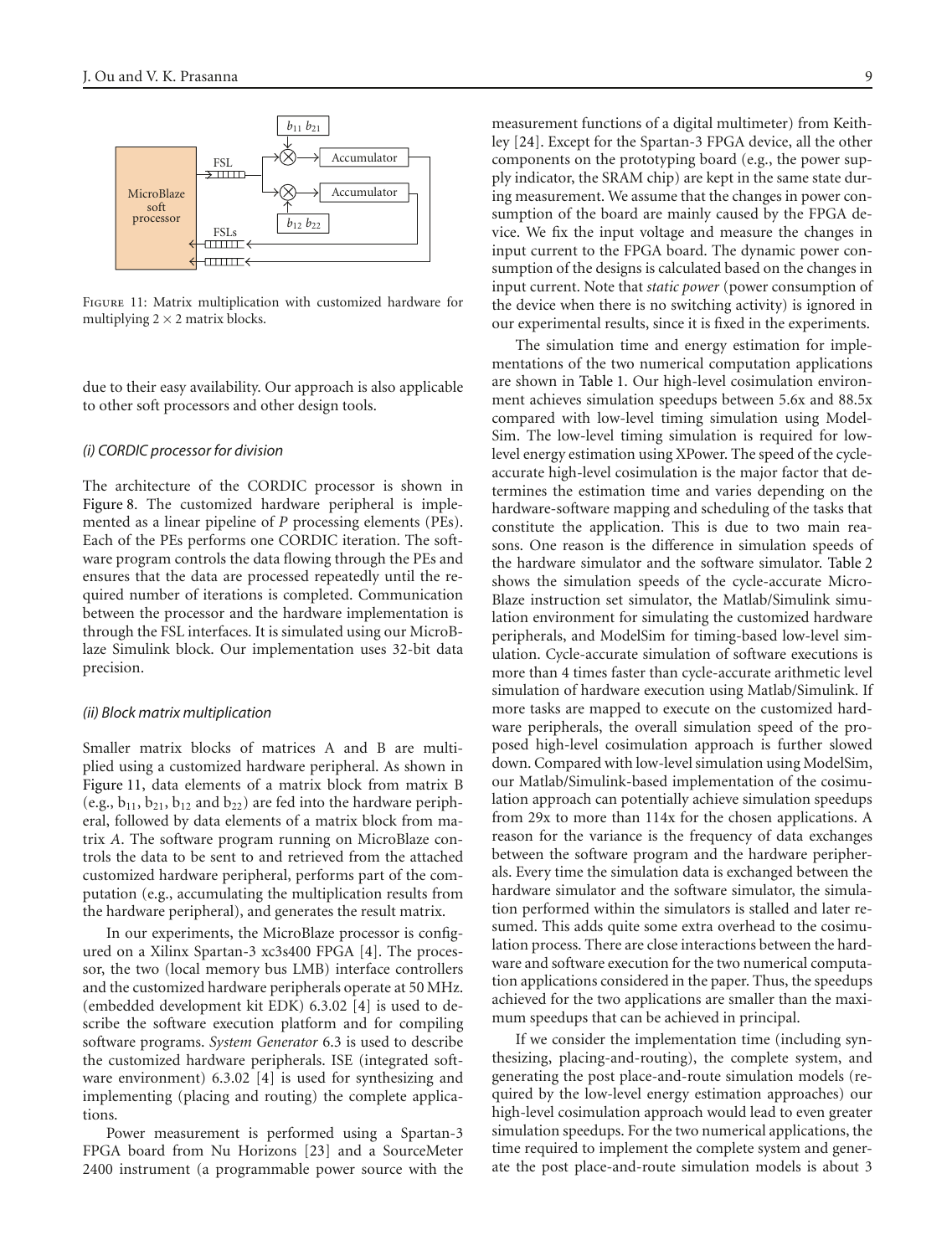| Designs                                            | Simulation time   |                    | Energy estimation      |                       |                 |
|----------------------------------------------------|-------------------|--------------------|------------------------|-----------------------|-----------------|
|                                                    | High-level        | $Low-level*$       | High-level             | Low-level             | Measured        |
| CORDIC with $N = 24$ , $P = 2$                     | $6.3 \text{ sec}$ | $35.5 \text{ sec}$ | $1.15 \mu J (9.7\%)$   | $1.19 \mu J (6.8\%)$  | $1.28 \mu$ J    |
| CORDIC with $N = 24$ , $P = 4$                     | $3.1$ sec         | $34.0$ sec         | $0.69 \mu J (9.5\%)$   | $0.71 \,\mu$ J (6.8%) | $0.76 \mu$ J    |
| CORDIC with $N = 24$ , $P = 6$                     | $2.2$ sec         | 33.5 sec           | $0.55 \mu J (10.1\%)$  | $0.57 \mu J (7.0\%)$  | $0.61 \mu J$    |
| CORDIC with $N = 24$ , $P = 8$                     | $1.7$ sec         | 33.0 sec           | $0.48 \mu J (9.8\%)$   | $0.50 \mu J (6.5\%)$  | $0.53 \mu J$    |
| $12 \times 12$ matrix mult. ( $2 \times 2$ blocks) | 99.4 sec          | 8803 sec           | 595.9 $\mu$ J (18.2%)  | $675.3 \mu J (7.3\%)$ | 728.5 $\mu$ J   |
| $12 \times 12$ matrix mult. $(4 \times 4$ blocks)  | 51.0 sec          | 3603 sec           | $327.5 \mu J (12.2\%)$ | $349.5 \mu J (6.3\%)$ | $373.0 \,\mu$ J |

<span id="page-9-7"></span>Table 1: High-level/low-level simulation time and measured/estimated energy performance of the CORDIC-based division application and the block matrix multiplication application.

Note: <sup>∗</sup> timing-based post place-and-route simulation. The times for placing-and-routing and generating simulation models are not included.

<span id="page-9-8"></span>Table 2: Simulation speeds of the hardware-software simulators considered in this paper.

|                                   | Instruction set simulator | $\cdots$<br>$5$ imulink $\lambda$ <sup>1</sup> | ModelSim <sup>(2)</sup> |
|-----------------------------------|---------------------------|------------------------------------------------|-------------------------|
| Simulated clock cycles per second | $-10000$                  | 254.0                                          |                         |

Note: (1) only considers simulation of the customized hardware peripherals; (2) timing-based post place-and-route simulation. The time for generating the simulation models of the low-level implementations is not accounted for.

hours. Thus, our high-level simulation-based energy estimation technique can be about 200x to 6500x faster than those based on low-level simulation for these two numerical computation applications.

For the hardware peripheral used in the CORDIC division application, our energy estimation is based on the energy functions of the processing elements shown in [Figure 8.](#page-7-2) For the hardware peripheral used in the matrix multiplication application, energy estimation is based on the energy functions of the multipliers and the accumulators. As one input to these energy functions, we calculate the average switching activity of all the input/output ports of the Simulink blocks during arithmetic level simulation. [Table 1](#page-9-7) shows the energy estimates obtained using our high-level simulation-based energy estimation technique. Energy estimation errors ranging from 9.5% to 18.2% and 11.6% on average are achieved for these two numerical computation applications compared with measured results. Low-level simulation-based energy estimation using XPower achieves an average estimation error of 6.8% compared with measured results.

## <span id="page-9-6"></span>**6. CONCLUSIONS**

A two-step rapid energy estimation technique for hardwaresoftware codesign using FPGAs was proposed in this paper. An implementation of the proposed energy estimation technique based on Matlab/Simulink and the design of two numerical computation applications were provided to demonstrate its effectiveness. One major approximation that affects the energy estimation accuracy of the proposed technique is a failure to consider glitches in high-level simulation. This limitation creates two scenarios that causes our technique to fail to give energy estimates with satisfactory errors. One scenario occurs when an application runs close to its maximum operating frequency. The other scenario occurs when an application has long combinational circuit paths. In both scenarios, numerous glitches can occur in the circuits, causing high energy estimation errors for the proposed technique. The integration of high-level glitch power estimation techniques is an important extension of the proposed technique. Another important extension of our work is to provide confidence level information of the energy estimates. Providing such information is desired in the development of many practical systems.

### **ACKNOWLEDGMENTS**

This work is supported by the United States National Science Foundation (NSF) under Award No. CCR-0311823. The authors would like to thank Brent Milne, Haibing Ma, Shay P. Seng, and Jim Hwang from Xilinx, Inc. for their help and discussions on creating the Matlab/Simulink-based highlevel cosimulation environment.

#### <span id="page-9-1"></span><span id="page-9-0"></span>**REFERENCES**

- [1] Altera Inc., [http://www.altera.com.](http://www.altera.com)
- <span id="page-9-2"></span>[2] Gaisler Research Inc., "LEON3 User Manual," [http://www.](http://www.gaisler.com) [gaisler.com.](http://www.gaisler.com)
- <span id="page-9-3"></span>[3] Actel Inc., [http://www.actel.com.](http://www.actel.com)
- [4] Xilinx Inc., [http://www.xilinx.com.](http://www.xilinx.com)
- <span id="page-9-5"></span><span id="page-9-4"></span>[5] T. Tuan and B. Lai, "Leakage power analysis of a 90nm FPGA," in *Proceedings of the IEEE Custom Integrated Circuits Conference (CICC '03)*, pp. 57–60, San Jose, Calif, USA, September 2003.